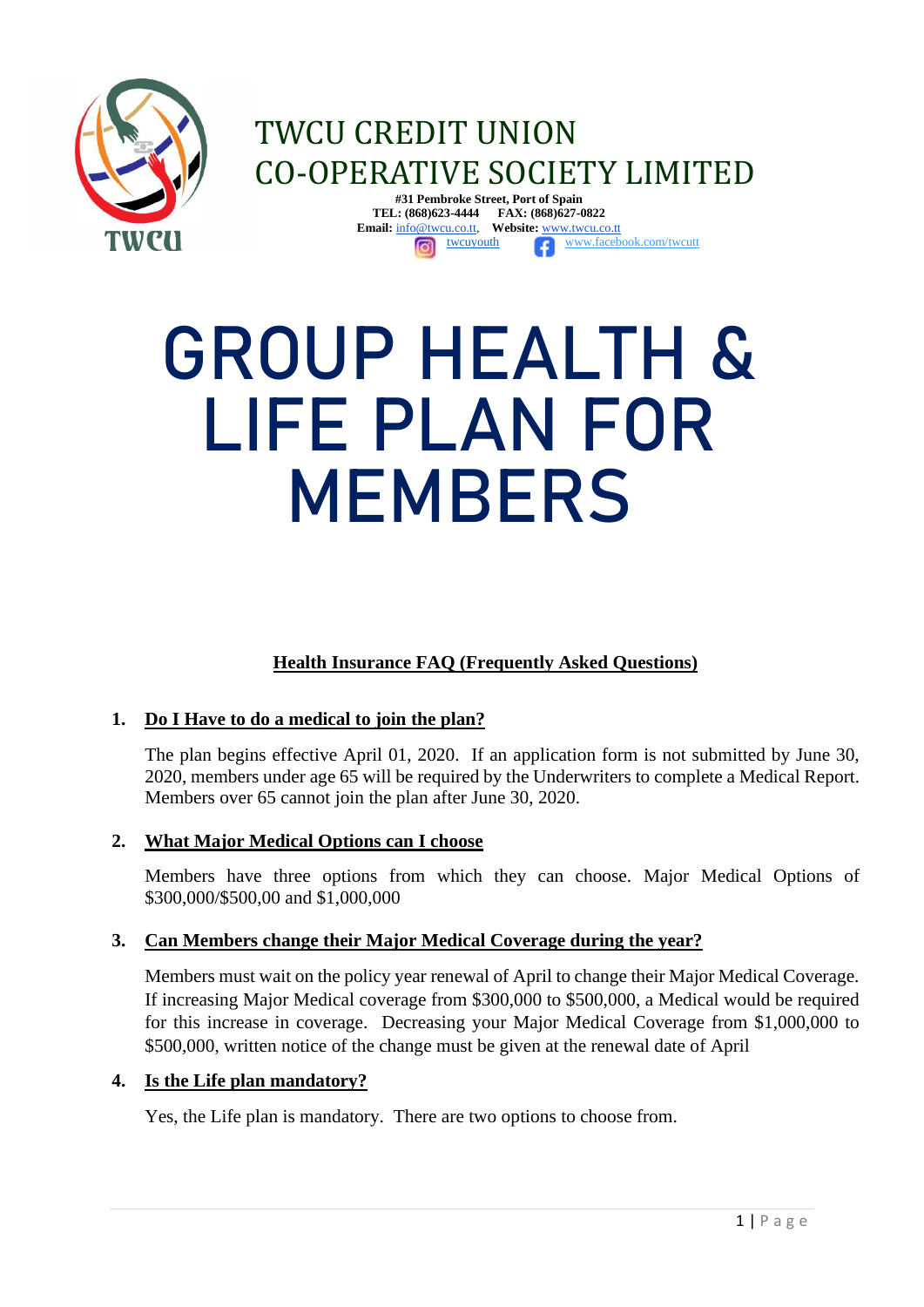# **5. What does Eligible Expenses mean?**

Eligible expenses refer to costs incurred for medical care resulting from accident or illness. These must be administered/prescribed by a licensed medical practitioner and the services rendered must be related to the diagnosis.

# **6. What is a Deductible?**

This is the dollar amount of covered expenses for which the Insured is responsible before benefits can be payable under the Policy.

# **7. What is Co-Insurance?**

This is the percentage split of the covered expenses, between the Insurer and the Insured

# **8. Is there a timeframe in which to submit a claim?**

All claims must be submitted to Guardian Life within 90 days from the date the service was rendered

# **9. What is a Pre-Existing Condition?**

A pre-existing condition is a condition resulting from illness or injury for which a Covered insured has received a diagnosis, consultation, medical treatment or drug prescription prior to the effective date of the policy or the date cover was effective; OR

For which symptom and/or sign of illness, if presented to a physician prior to the effective date of the policy would have resulted in the diagnosis of an illness or medical condition whether or not the patient was aware of the condition.

#### **10. Does the plan have a Pre-existing clause?**

Yes, the plan will not cover any expenses incurred within the first 12 months of being effective on the medical plan due to a pre-existing condition.

#### **11. What does Guardian Life define as an Emergency**

Emergency means the sudden and unexpected onset of a medical condition accompanied by acute signs or symptoms, which could reasonably result in placing the Insured's life or physical integrity in immediate danger if medical attention is not provided immediately.

#### **12. What happens if I have an Emergency while on vacation or business abroad**

Guardian Life's Managed Care is handled by Aragon Agency located in Miami Florida. Members should call the number that is provided at the back of the Lifecare Provisor Card (1- 305-443-2700 or 1-305-443-2800).

Aragon Agency will make arrangements for you to receive medical attention from a Provider within our Overseas Network. They will also handle any queries or concerns whilst you are abroad.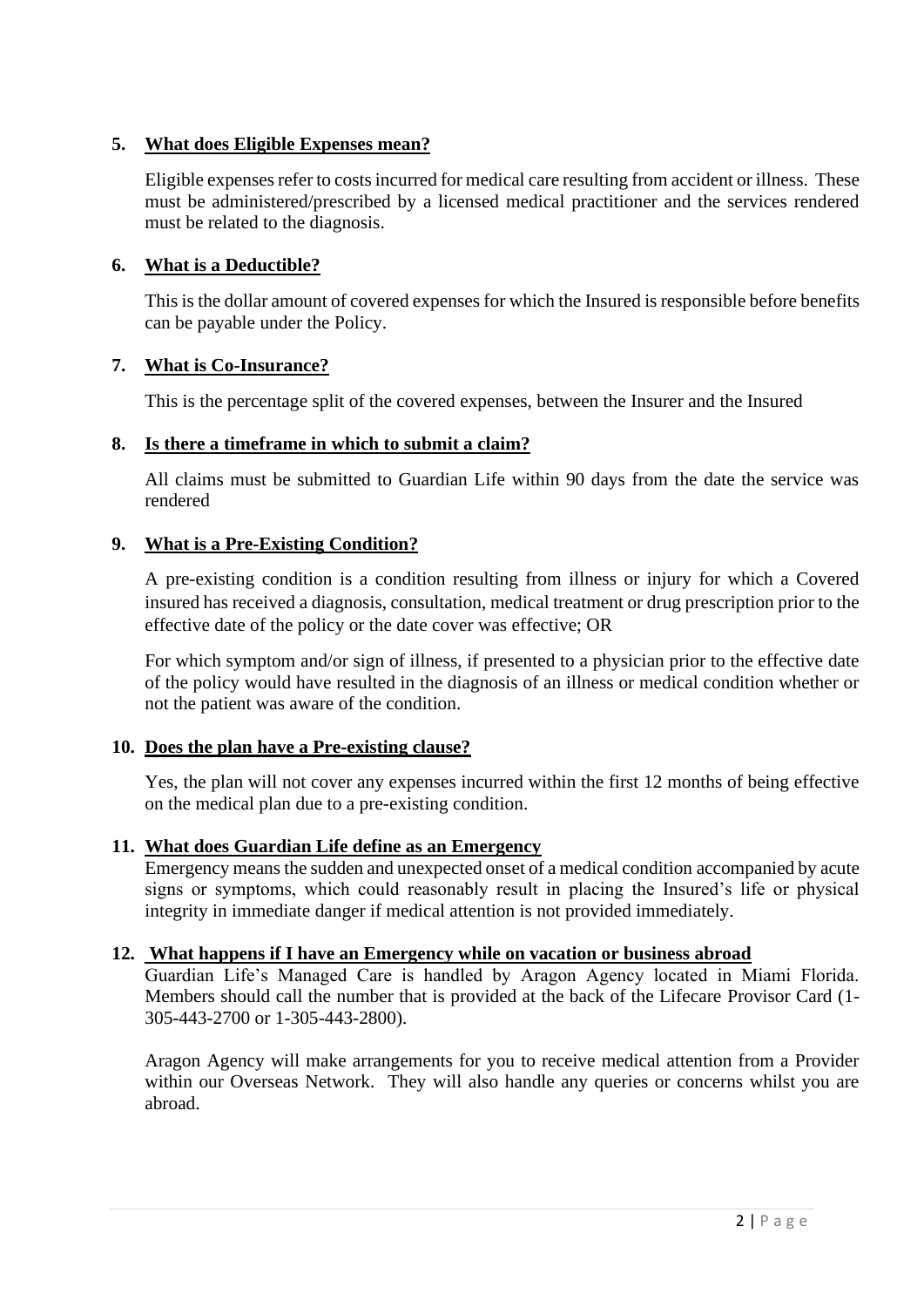#### **13. How do I access Emergency medical attention at the Local Private Hospitals?**

*AS AN OUTPATIENT*: In the event of an emergency arising from an illness or injury and an insured requires emergency medical attention, they can access outpatient treatment at any of the Providers on the Network. Upon presentation of the Lifecare Provisory Card and one form of identification, the Insured will receive medical attention up to a maximum of \$1,000.00 (In Hospital) and \$500.00 (Doctor Office) in accordance with the Emergency Accident Benefit of the group health plan. Charges in excess of \$1000.00 for emergency medical attention will be for the insured's account.

*AS AN INPATIENT*: In the event of an emergency arising from illness or injury and an insured requires emergency medical attention that requires inpatient treatment the following will apply:

- Based on the patient's assessment at the time of admission, the insured will be required to make a deposit on the estimated charges made by the hospital
- A request for pre-certification (statement of estimated charges) will be sent from the Provider to Guardian Life's Employee Benefit Customer Care Department
- A response will be given within 24-48 hours advising the Provider of Guardian Life's and the Insured's liability.

#### **14. What is Pre-Certification?**

Pre-Certification is a notification of anticipated or schedule medical services that is required in advance of the actual medical treatment. Before you actually receive treatment or incur the medical expenses, Guardian Life upon request by the Provider, issues a pre-approval letter stating whether the anticipated service is eligible for coverage and the level of charges that would be reimbursed from the health plan.

**Note:** Any difference between the actual charges and the estimated cost as stated on the precertification will be for the insured's account.

#### **15. What is required to attain Pre-Certification**

A letter from the treating Physician or Medical facility with an itemization of the charges and the type of treatment/procedure recommended or scheduled must be sent to Guardian Life's Employee Benefits Customer Care Department.

#### **16. What are Exclusions and Limitations?**

Exclusions and Limitations refer to services, equipment, procedures and types of treatment that are not covered under the plan.

#### **17. What is Usual, Customary & Reasonable (UCR)**

UCR means the charge or fee determined by the Company to be the general rate charged by others who render or furnish such treatments services or supplies to persons whose injuries or illnesses are comparable in nature and severity.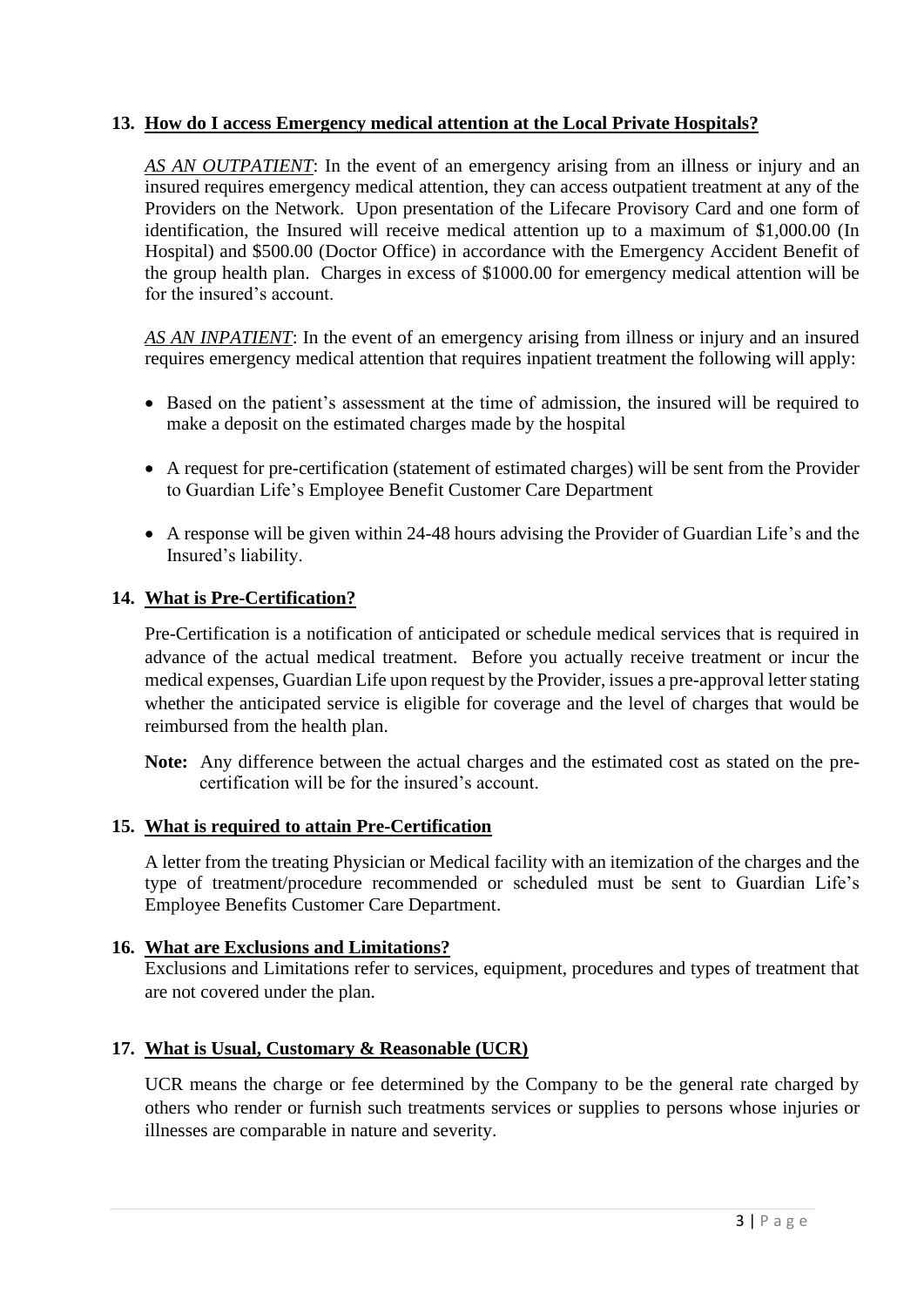The Company will consider such factors as; complexity; degree of skill needed, type of specialist required, and the range of services or supplies provided by the facility. For example, if a doctor charges \$3000.00 for a surgical procedure and the usual fee for the procedure is \$2000, then the plan will reimburse you based on the charge of \$2000 and applicable co-insurance will apply.

# **18. Who pays the difference after Guardian Life settles percentage of eligible expenses?**

Guardian Life settles a percentage of the eligible expenses. Any difference that is not covered by the plan will be for the insured's account.

# **19. What is Co-ordination of Benefits (COB)**

When an individual is covered under more than one health plan and is able to claim for the expenses incurred from both plans, the benefits under this policy will be reduced to an amount which when added to the benefit of the other plan will be equal 100% of medical expenses incurred.

The following will determine which plan will pay first:

- The plan covering the insured as an employee;
- The plan covering the insured as a Dependant of a Male employee; and
- If the above do not establish an order of priority, the plan which has covered the insured for the longer period of time pays the benefits first.

#### **20. Should I use the Network plan if I have two or more Medical Plans**

No. Pay first and submit your claim and Include your COB information, so that the claim would be sent to the secondary Insurer for payment.

#### **21. If I want to make a claim for a visit to a specialist, would I have needed a referral from a General Practitioner (GP) or could I have gone on my own**

You need to have a referral from a GP in order to make a claim for a visit to a specialist. Ensure that you keep a copy of this referral to attach to the claim form. Should you visit a specialist without a referral, you would be reimbursed as if you visited a GP.

#### **22. Who is Dalian Medical Concierge Services**

Dalian Medical Concierge Services Limited is an affiliate of Guardian Life of the Caribbean Limited whose role is to facilitate access to medical services (inclusive of emergency treatment) from the top private hospitals in Trinidad  $&$  Tobago to the members of the Credit Union. They arrange for members not to have to pay a significant amount upfront as is usually required and they monitor all procedures and billings to ensure accuracy. They also eliminate the red tape normally experienced at hospitals allowing you and your approved dependents to be treated as quickly as possible. You simply call the hotline at 338-2070 to access this service at no additional cost to you.

#### **23. Is there a waiting period before I can make a claim?**

There is no waiting period to make a Medical claim. Dental and Vision claims carry 3 months waiting period.